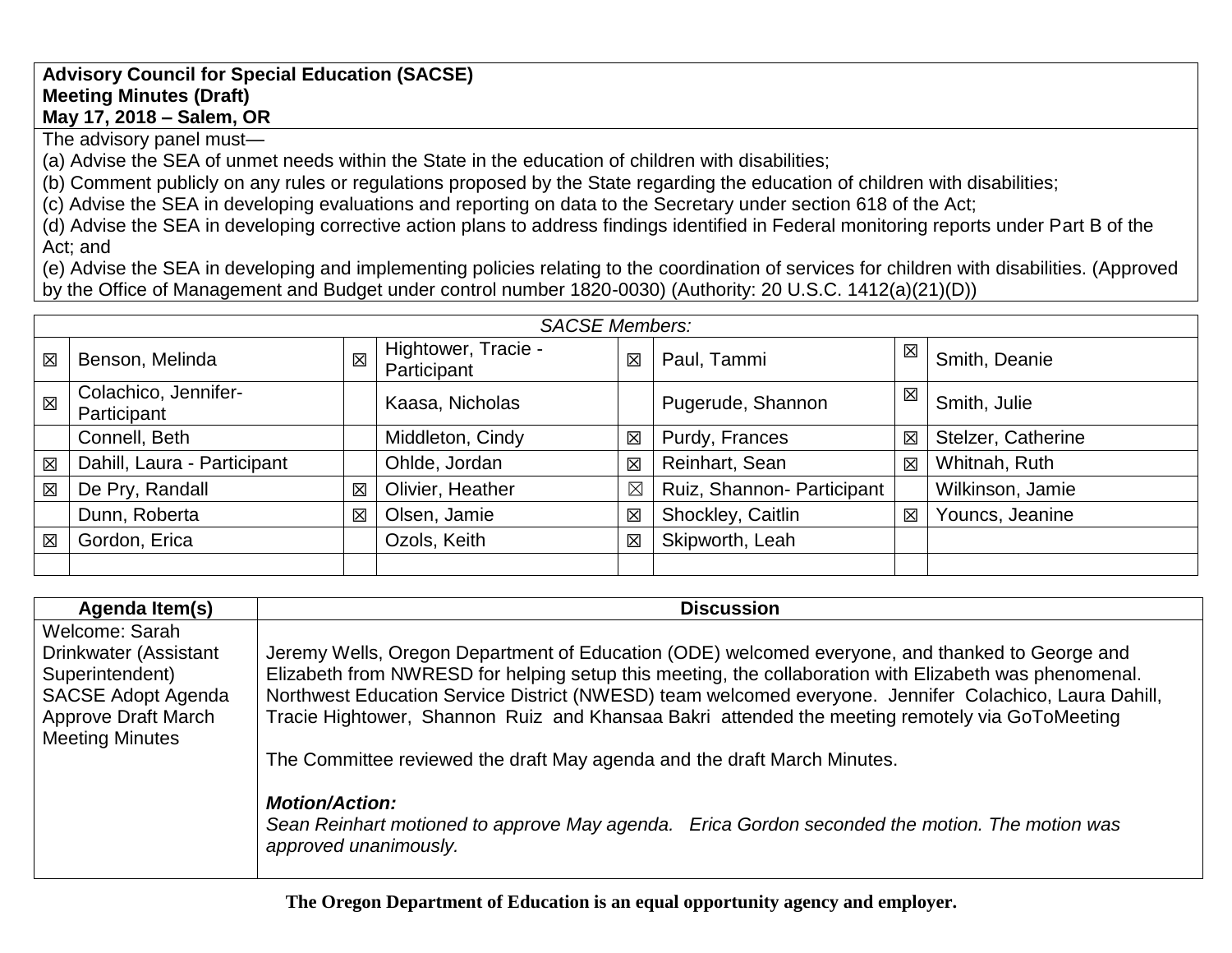|                                                                                                                                                                                                                                                                                                                | Sean Reinhart motioned to approve March meeting minutes. Erica Gordon seconded the motion. The motion<br>was approved unanimously.                                                                                                                                                                                                                                                                                                                                                                                                                                                                                                                                                                                                                                                                                                                                                                                                                                                                                                                                                                                                                                                                                                                                                                                                                                                                                                                                                                                                                                                                                                                                                                  |
|----------------------------------------------------------------------------------------------------------------------------------------------------------------------------------------------------------------------------------------------------------------------------------------------------------------|-----------------------------------------------------------------------------------------------------------------------------------------------------------------------------------------------------------------------------------------------------------------------------------------------------------------------------------------------------------------------------------------------------------------------------------------------------------------------------------------------------------------------------------------------------------------------------------------------------------------------------------------------------------------------------------------------------------------------------------------------------------------------------------------------------------------------------------------------------------------------------------------------------------------------------------------------------------------------------------------------------------------------------------------------------------------------------------------------------------------------------------------------------------------------------------------------------------------------------------------------------------------------------------------------------------------------------------------------------------------------------------------------------------------------------------------------------------------------------------------------------------------------------------------------------------------------------------------------------------------------------------------------------------------------------------------------------|
| <b>New Business</b><br>Membership (End<br>of terms)<br>End of Year<br>$\bullet$<br><b>Goals Evaluation</b><br>Election of<br>$\bullet$<br>Member at Large<br>$(1$ year)<br><b>By-Laws Review</b><br>$\bullet$<br>Flyer/brochure/Pr<br>ocedural<br>Safeguards<br>Next year's<br>$\bullet$<br><b>SACSE Dates</b> | Chair Julie Smith handed out a Certificate of Appreciation to departing SACSE members and expressed<br>appreciation for their service and important work on this Committee.<br>End of membership term<br>Jennifer Colachico ended her second term<br>Roberta Dunn ended her second term<br>Tammi Paul ended her second term<br>Jordan Ohlde ended his first term<br><b>End of Year Goals Evaluation</b><br>The Committee reviewed the end of year goals and measurements.<br><b>Membership Goal:</b><br>The Membership Committee will increase membership, specifically with parents of children with disabilities and<br>individuals with disabilities with consideration to regional needs and diversity of the group.<br>The committee met the Membership goal. Jeremy added that he would like to have an extra application on file,<br>in the event that a member could no longer serve.<br><b>Executive Goal:</b><br>The Executive Committee will increase member participation, retention, and outreach by utilizing available<br>technology.<br>The Committee met this goal by making GoToMeeting available to all Council members. The council discussed<br>using the video feature of Go To Meeting and setting norms for including online participants in the discussion.<br><b>Public Policy Goal:</b><br>The Public Policy Committee will increase feedback from the SACSE members and public stakeholders on<br>ODE proposed rules and regulations, which address unmet needs in the education of children with disabilities.<br>The council discussed inviting other policy groups working on policies for children with disabilities to one of our<br>meetings, possibly September. |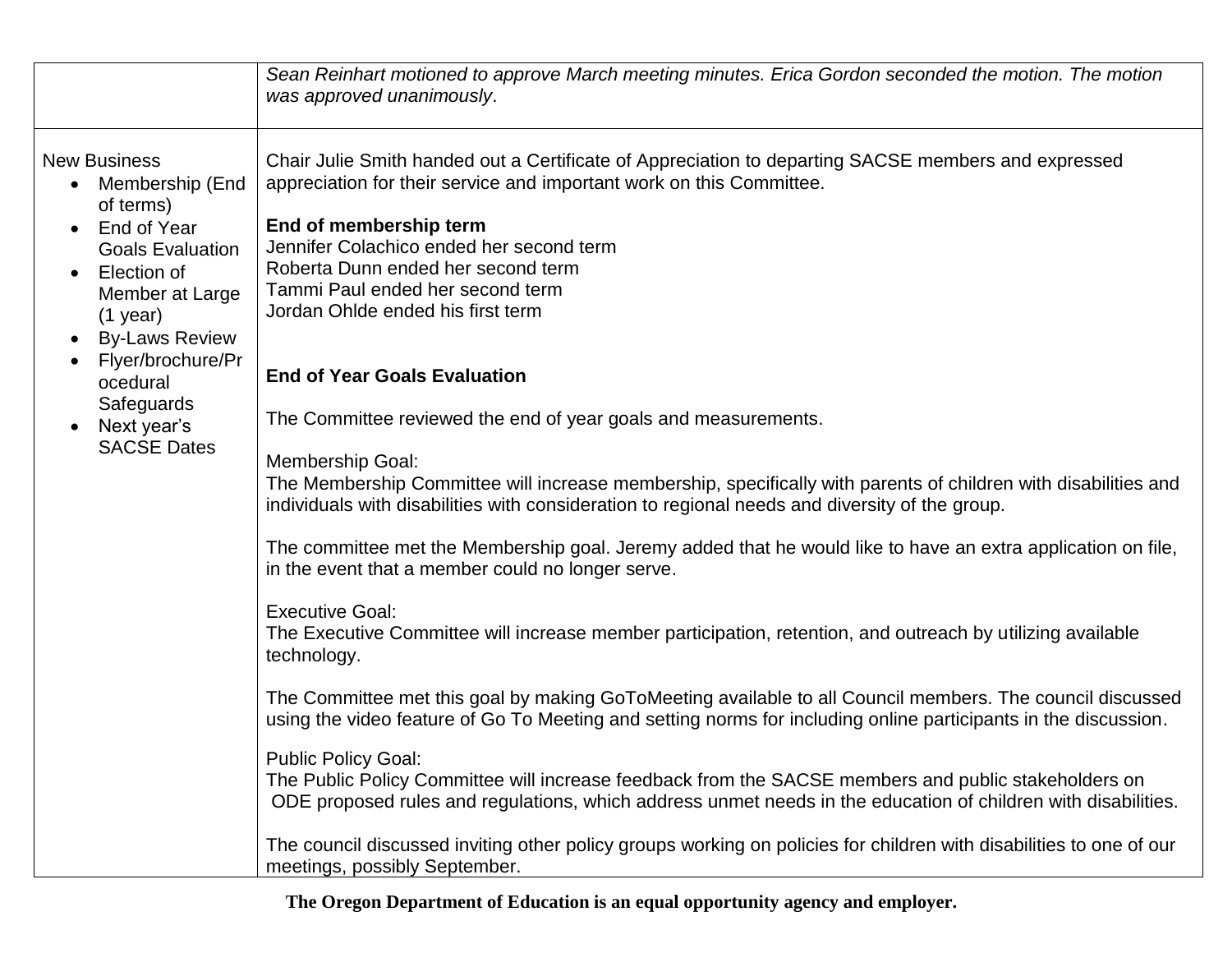SACSE will advise ODE regarding services for students with disabilities, especially unmet needs around the State. SACSE members will increase their outreach to their constituents in an effort to increase SACSE membership and public comment.

Frances Purdy will develop list of unmet needs as identified by OHA and send to Jeremy and Julie.

# *Action/Motion:*

SACSE will revise the goals and bring the proposal at the next meeting of the 2018-2019 year.

Election of Member at Large (1 year):

A Member at Large is the third administrative committee member on SACSE, part of the Executive Committee, and performs the duties of the SACSE Chair and Co-chair in their absence.

Member at Large has is required to be a Council member for at least one year, and may serve no more than two consecutive terms.

Member at Large elections were held.

# *Motion/Action:*

Sean Reinhart made a motion to nominate Catherine Stelze to be Member at Large. Erica Gordon seconded the nomination. All approved. Catherine Stelze accepted and was elected unanimously.

# By-Laws Review:

It was noted that, SACSE Bylaws shall be reviewed by the Council at the beginning of every formal Oregon legislative session. SACSE Bylaws will be reviewed during the summer by the Executive Committee prior to the first meeting of the 2018-2019 year.

# *Motion/Action*

The Council will review the Bylaws and make the revision, the proposed amendments will be sent out to the Committee to be reviewed prior to the first meeting of the 2018-2019 year. Proposed amendments will be discussed at the first meeting and voted on at the second meeting.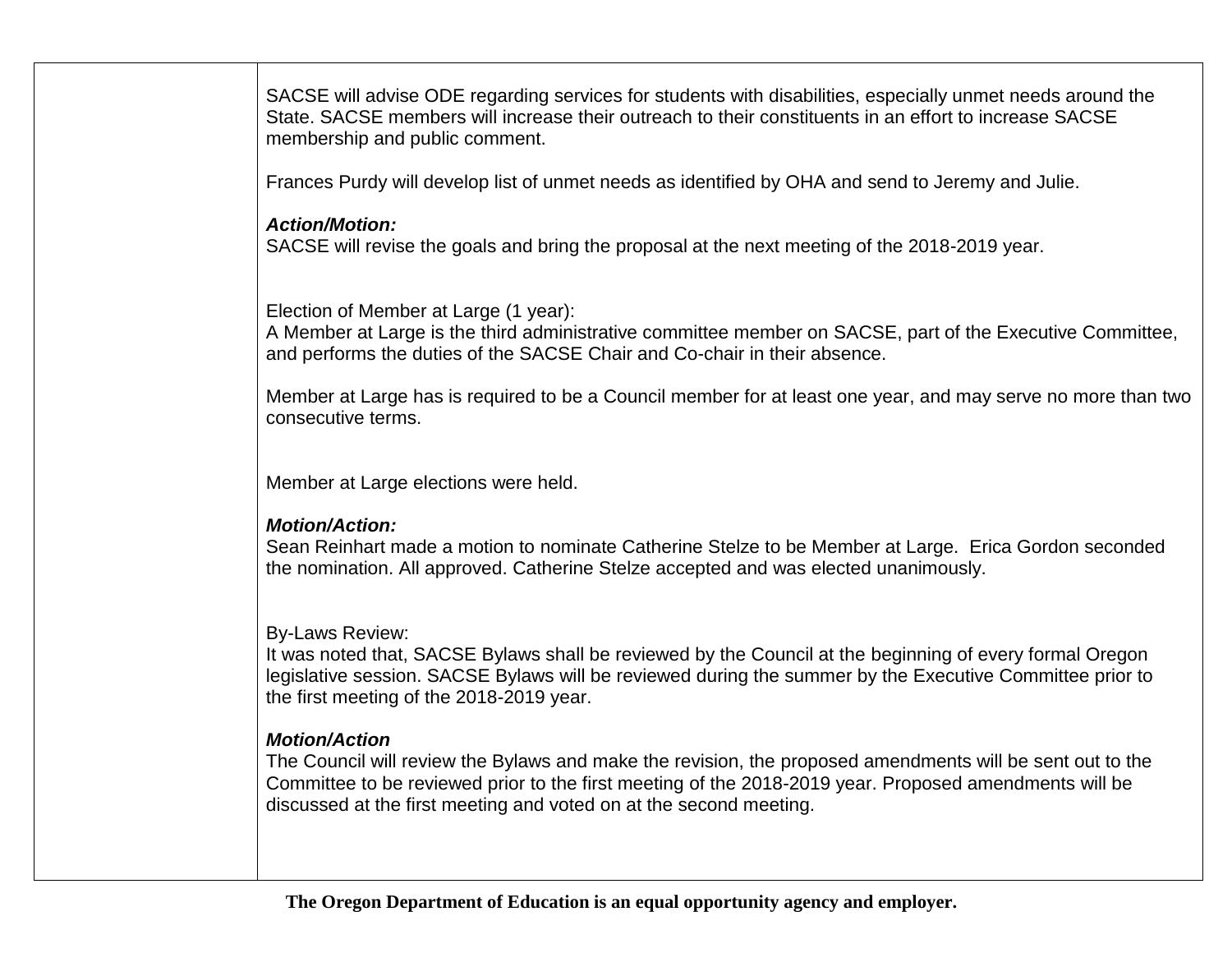| Flyer/brochure/Procedural Safeguards:                                                                                                                                                                                                                                                                                                                                                                                                                                                                                                                                                                                                                                                                                                                                                                                                   |
|-----------------------------------------------------------------------------------------------------------------------------------------------------------------------------------------------------------------------------------------------------------------------------------------------------------------------------------------------------------------------------------------------------------------------------------------------------------------------------------------------------------------------------------------------------------------------------------------------------------------------------------------------------------------------------------------------------------------------------------------------------------------------------------------------------------------------------------------|
|                                                                                                                                                                                                                                                                                                                                                                                                                                                                                                                                                                                                                                                                                                                                                                                                                                         |
| Roberta Dunn, SACSE Member at Large, sent the SACSE brochure electronically to the Council for review and<br>feedback.                                                                                                                                                                                                                                                                                                                                                                                                                                                                                                                                                                                                                                                                                                                  |
| The Council will review and send proposed changes with items attached to Jeremy Wells to make the final<br>version and route to Sarah Drinkwater for approval to get it published and translated.                                                                                                                                                                                                                                                                                                                                                                                                                                                                                                                                                                                                                                       |
| Next year's SACSE dates:                                                                                                                                                                                                                                                                                                                                                                                                                                                                                                                                                                                                                                                                                                                                                                                                                |
| The Committee approved the following dates and locations for 2018-2019 SACSE Meetings:<br>Thursday, September 13, 2018 at Oregon Department of Education<br>Thursday, January 24, 2019 at Oregon Department of Education<br>$\bullet$<br>Friday, March 15, 2019 location to be determined<br>Thursday, May 9, 2019 at South Coast ESD/Tribe (Tentative)<br>$\bullet$                                                                                                                                                                                                                                                                                                                                                                                                                                                                    |
|                                                                                                                                                                                                                                                                                                                                                                                                                                                                                                                                                                                                                                                                                                                                                                                                                                         |
| Meghan McKee, Child and Family Therapist (South County Schools) and Brenda Karr, Child and Family<br>Therapist (Central/South County Schools) presented on Clatsop Behavioral Healthcare. The team works to<br>remove barriers that clients and families may experience when they are trying to access care. Clatsop County<br>has clinicians located throughout the community, which is helpful to the people served.<br>and Family Therapist<br>School is a big part of children's lives, our teamwork with school staff, teachers, coaches, mentors, aids etc. to<br>provide collaborative care and address issues in multiple environments in our clients' lives.<br>Our whole team works from a system lens, meaning we address the child's mental health holistically, including<br>all family members and environmental factors. |
| The therapeutic relationship is important and we work to make sure clients are assigned to the most appropriate<br>helper. Our entire team is trauma-informed.                                                                                                                                                                                                                                                                                                                                                                                                                                                                                                                                                                                                                                                                          |
| The team provides additional services such as wrap around, crisis response, parenting group, mental health<br>summer school, psychiatric services, Head Start mental health consultation, family skills training, drug and<br>alcohol treatment and the Happy Happy Baby Project.<br>Our team is working hard to shift the way our community thinks about and understands children's mental health.<br>Most mental health issues are not inherent or genetic illness, meaning they usually are caused by exposure to<br>detrimental influencers, related to damaging environments and/or connected to lagging/absenting skills.<br>We are community focus and we work to keep kids in the community with their families and natural supports.                                                                                           |
|                                                                                                                                                                                                                                                                                                                                                                                                                                                                                                                                                                                                                                                                                                                                                                                                                                         |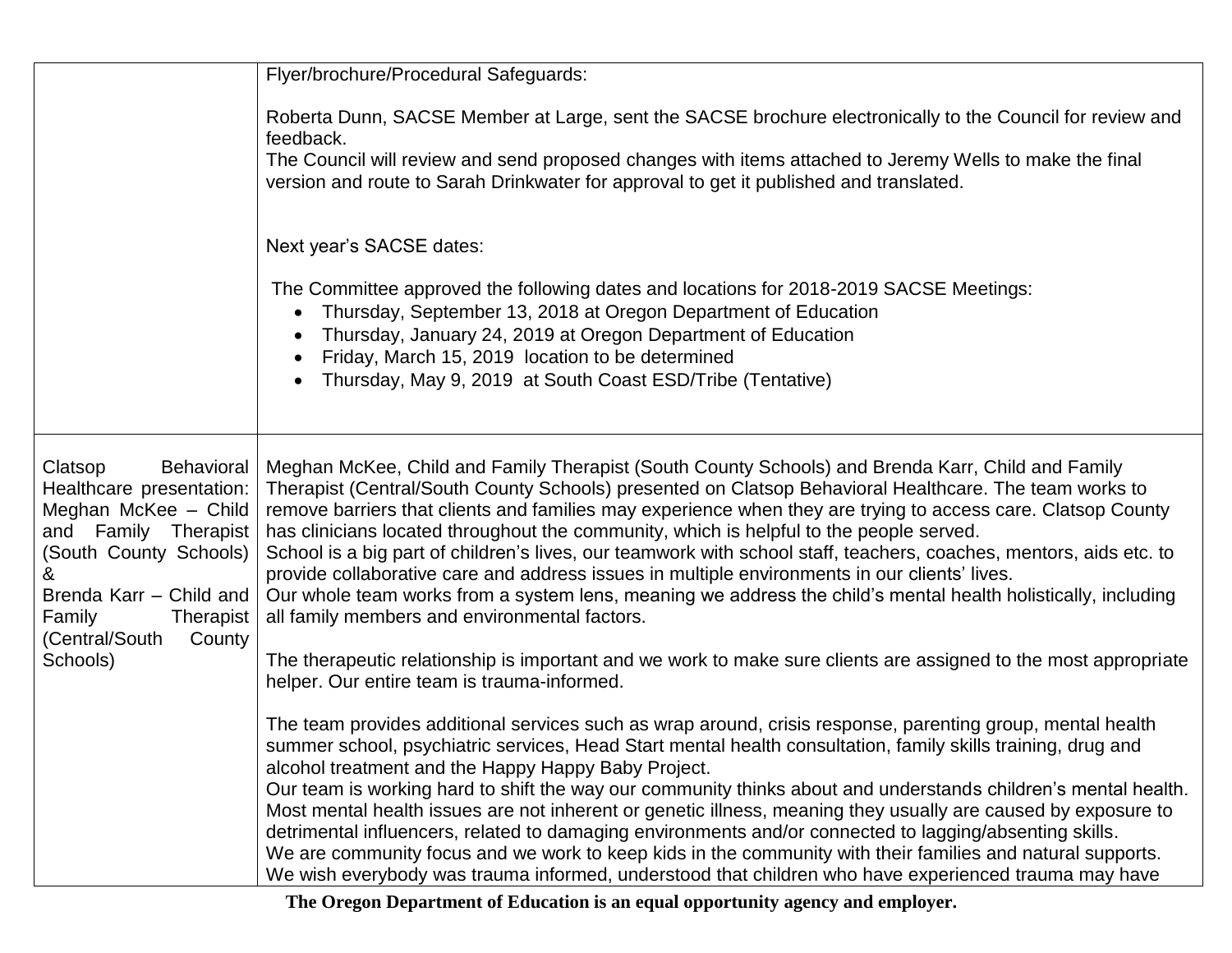|                                                                                      | unique needs, behaviors, and/or challenges. It also means we as adults need to make appropriate<br>accommodations for a child in every aspect of their lives to ensure they are receiving healthy, compassionate<br>support.                                                                                                                                                                                                                                                                                                                                                                                                                                                             |
|--------------------------------------------------------------------------------------|------------------------------------------------------------------------------------------------------------------------------------------------------------------------------------------------------------------------------------------------------------------------------------------------------------------------------------------------------------------------------------------------------------------------------------------------------------------------------------------------------------------------------------------------------------------------------------------------------------------------------------------------------------------------------------------|
| Care Oregon (Call into<br>GoToMeeting)                                               | Unexpected absence from Care Oregon.<br>The Council had an open discussion on public and private health insurance, and students with disabilities who<br>are not covered by Oregon Health Authority (OHA) and unable to access services due to insurance barriers.<br><b>Motion/Action</b><br>SACSE will develop a draft letter on unmet needs to OHA describing barriers and unmet needs for students with<br>disabilities in accessing services due to insurance barriers<br>Erica Gordon made a motion for SACSE to draft a letter on unmet needs to OHA in regards to public versus<br>private health insurance. Jamie Olsen seconded the motion. The motion was approved.           |
| <b>Break</b>                                                                         |                                                                                                                                                                                                                                                                                                                                                                                                                                                                                                                                                                                                                                                                                          |
| FACT Oregon: Julie<br>Chick (FACT Oregon,<br><b>Regional Program</b><br>Coordinator) | Caitlin Shockley, SACSE Vice Chair and Julie Chick, a Regional Program Coordinator for FACT, discussed<br>FACT Oregon and its' supports. FACT is Oregon's Parent Training and Information Center. We have multiple<br>state wide programs that, train families and professionals on topics such as, IEP process, advocacy,<br>communication, behavior, we do special education training across the state using webinars and a state wide<br>help line. We have 2 family networks, Portland Metro, West George includes, Multnomah, Clackamas,<br>Washington Counties, and we have the Columbia and Coastal communities including, Columbia, Clatsop,<br>Tillamook, and Lincoln counties. |
|                                                                                      | The Family Network programs in Columbia, Clatsop, Tillamook and Lincoln Counties on the Coast. These<br>programs have offered opportunities such as Parent Coffees, Family Pizza Night, Bonfires, and other similar<br>networking venues. These provide a time for families to meet each other and share information regarding local<br>resources and supports. Additionally discussed were the coastal trainings such as 'Understanding the IEP' and<br>'It Starts with a Dream: Person Centered Planning'. These workshops allow parents to easily understand the<br>processes and their role in their child's IEP to help ensure success for the child, the team. The presence of     |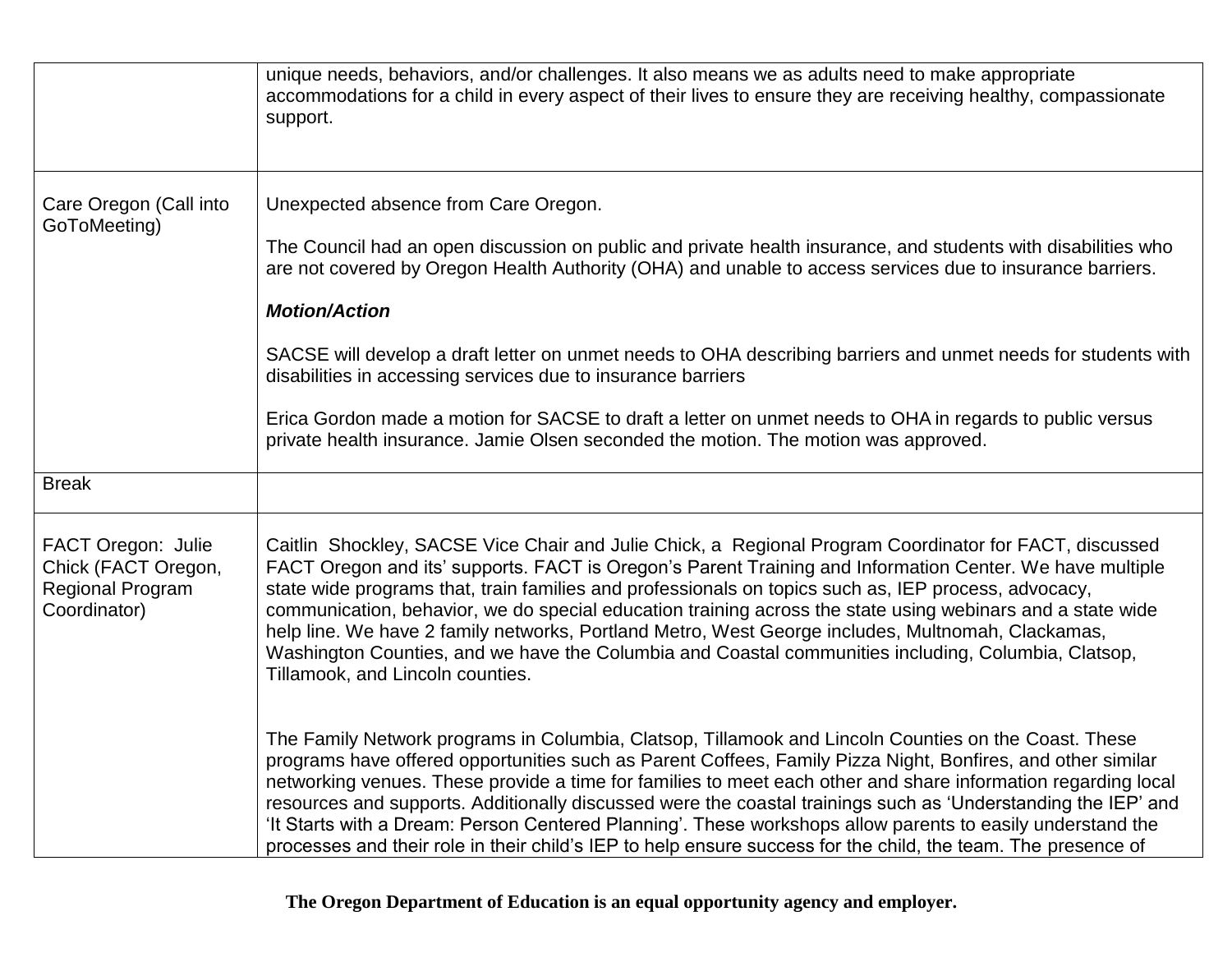|                       | FACT Oregon in these rural coastal counties has been effective in offering support to parents seeking<br>resources, information and training regarding Special Education and local services.                                                                                                                                                                                                                                                                                                                                                                                                                                                                                                                                                                                                         |
|-----------------------|------------------------------------------------------------------------------------------------------------------------------------------------------------------------------------------------------------------------------------------------------------------------------------------------------------------------------------------------------------------------------------------------------------------------------------------------------------------------------------------------------------------------------------------------------------------------------------------------------------------------------------------------------------------------------------------------------------------------------------------------------------------------------------------------------|
| <b>Public Comment</b> | No public comment was received.                                                                                                                                                                                                                                                                                                                                                                                                                                                                                                                                                                                                                                                                                                                                                                      |
|                       | Laura Dahill, Council member, parent and Director of The Arc Families Connected, provided a written<br>constituent report on Parent concerns about reduction in education assistants in the Eugene 4J School District.                                                                                                                                                                                                                                                                                                                                                                                                                                                                                                                                                                               |
|                       | The Eugene 4J School District plans to reduce the number of and reassign educational assistants for the 2018-<br>19 school year. A number of reasons have been given for this, including the need to improve its high school<br>graduation rates and a need stabilize the budget for educational assistants.                                                                                                                                                                                                                                                                                                                                                                                                                                                                                         |
|                       | The district website reports "Special education EA staffing has been added in recent years as a temporary<br>measure, much of it in response to student behaviors, using one-time dollars without an ongoing funding source.<br>These funds have been expended and the temporary increase in staffing is not sustainable. The proposed<br>budget dedicates general fund contingency dollars next year to maintain some of the added educational<br>assistant positions, mitigate sudden significant reductions in staffing at schools, and avoid most employee<br>layoffs. EA staffing will be sloped down over time, as program changes and more effective systems to address<br>behavior are brought online, rather than returning to a more standard and sustainable staffing level all at once." |
|                       | Families are very concerned about the district's proposal to realign educational assistants for the next school<br>year.                                                                                                                                                                                                                                                                                                                                                                                                                                                                                                                                                                                                                                                                             |
|                       | Currently, my son has an educational assistant who helps him access the general education classrooms at his<br>middle school, which affords my son the opportunity to learn rich and diverse curricula alongside his peers.<br>Presently, there are seven EAs at my son's middle school; next year, there will only be three. I don't know how it<br>will be feasible for my son to access his general education classes and electives for the next school year when<br>there are only three EAs for more than 20 students on his teacher's caseload.                                                                                                                                                                                                                                                |
|                       | Simply fulfilling general education minutes on a student's IEP with time spent at lunch, library, recess and PE, is<br>not affording students the same, rich educational material as their peers, nor is it helping students reach their full<br>potential.                                                                                                                                                                                                                                                                                                                                                                                                                                                                                                                                          |
|                       | A few months ago, I attended a school board meeting where Dr. Linder, the district's director of education<br>support services, addressed what the district was doing to address challenging behaviors. Dr. Linder shared the                                                                                                                                                                                                                                                                                                                                                                                                                                                                                                                                                                        |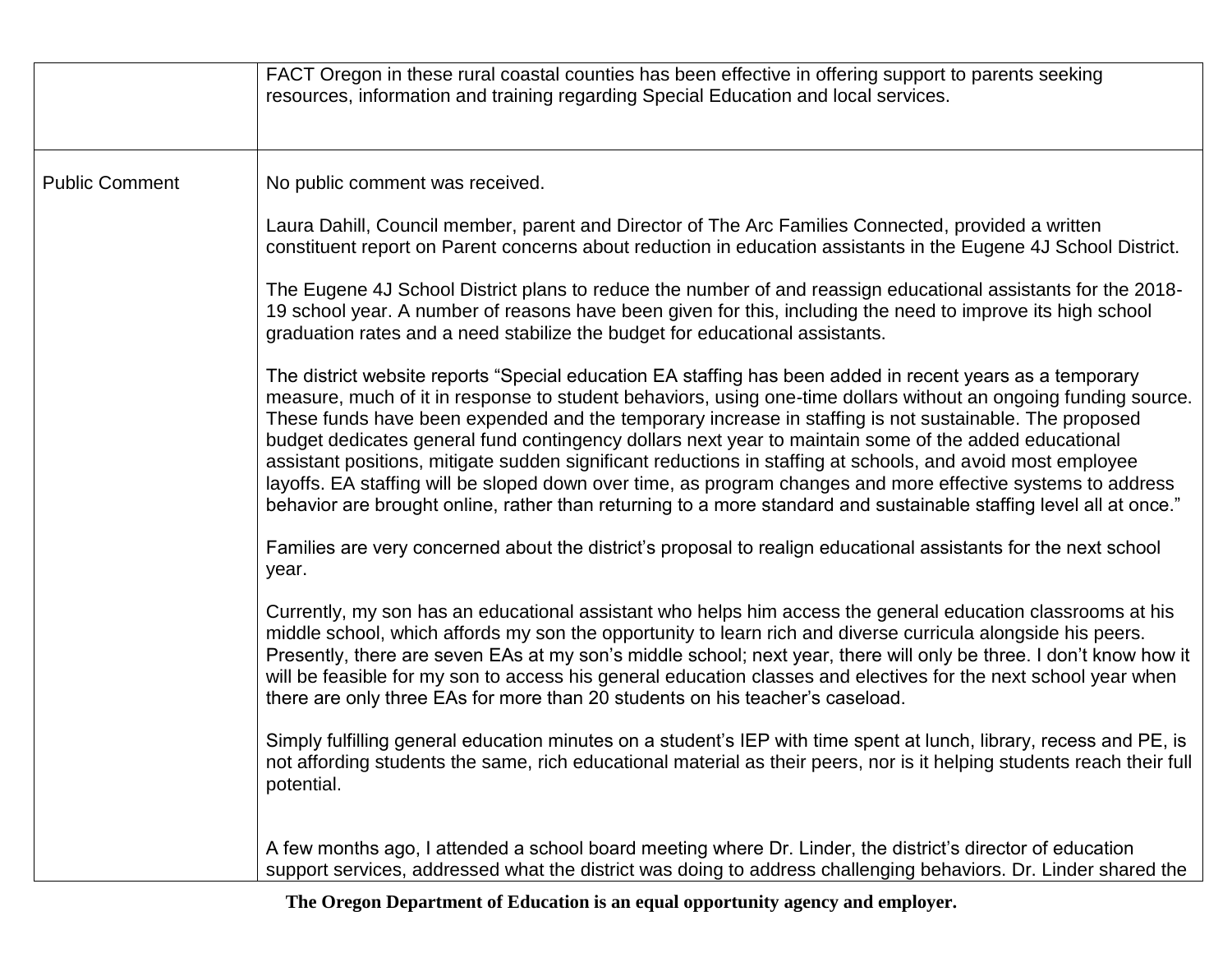|                                                                                | same material at the Equity Committee meeting, of which I am also a member. At both these meetings, there<br>was a need expressed for more supports and services - not less.                                                                                                                                                                                                                                                                                                                                                                                       |
|--------------------------------------------------------------------------------|--------------------------------------------------------------------------------------------------------------------------------------------------------------------------------------------------------------------------------------------------------------------------------------------------------------------------------------------------------------------------------------------------------------------------------------------------------------------------------------------------------------------------------------------------------------------|
|                                                                                | The district has created and implemented an equity lens tool. The tool states, "In every decision we [the district]<br>make, it is important for us [the district] to consider equity and the impact on all students and families, especially<br>those in underserved demographic groups and protected classes." I do not feel the district considered its equity<br>lens tool when making the decision to reduce its educational assistants.                                                                                                                      |
|                                                                                | Many families throughout the district are concerned about their student's federal rights to access the least<br>restrictive environment under IDEA.                                                                                                                                                                                                                                                                                                                                                                                                                |
|                                                                                | Requests of the Council:                                                                                                                                                                                                                                                                                                                                                                                                                                                                                                                                           |
|                                                                                | I would like to bring this matter to the attention of SACSE and respectfully ask SACSE to consider this dilemma<br>that is occurring in the Eugene 4j School District. I would also like to gain better understanding of how different<br>districts around the state fund their educational assistants. Is this a funding challenge specific to the Eugene<br>school district, or are other districts "using one-time dollars without an ongoing funding source"?                                                                                                  |
|                                                                                | Council feedback                                                                                                                                                                                                                                                                                                                                                                                                                                                                                                                                                   |
|                                                                                | The council offered several possibilities for this change that Laura can follow up with 4J on.                                                                                                                                                                                                                                                                                                                                                                                                                                                                     |
| Dan Gaffney (NW<br>Oregon Preschool<br><b>Feasibility Project</b><br>Director) | Dan Gaffney, NW Oregon Preschool Feasibility Project Director, shared a finding on a U.S. Dept. of Ed. funded<br>study that explores expansion of high-quality preschool for children near poverty and/or learning English as a<br>second language, via pay for success. The working group holds bi-weekly meetings through the life of the<br>project to share findings, develop analysis and manage work stream.                                                                                                                                                 |
|                                                                                | Our cost-benefit analysis ultimately shows a positive return on investment—the public value of improving<br>outcomes for kids outweighs the cost of providing high-quality preschool. However, fiscal value is dispersed<br>across different public entities over a long time frame, with most fiscal value being realized by the federal<br>government. This means at a local level we need stakeholders who are motivated by the cross-cutting, long-<br>term value of providing preschool in order to improve outcomes for students, schools and the community. |
|                                                                                | NW Oregon Preschool Feasibility Study >>Link <<                                                                                                                                                                                                                                                                                                                                                                                                                                                                                                                    |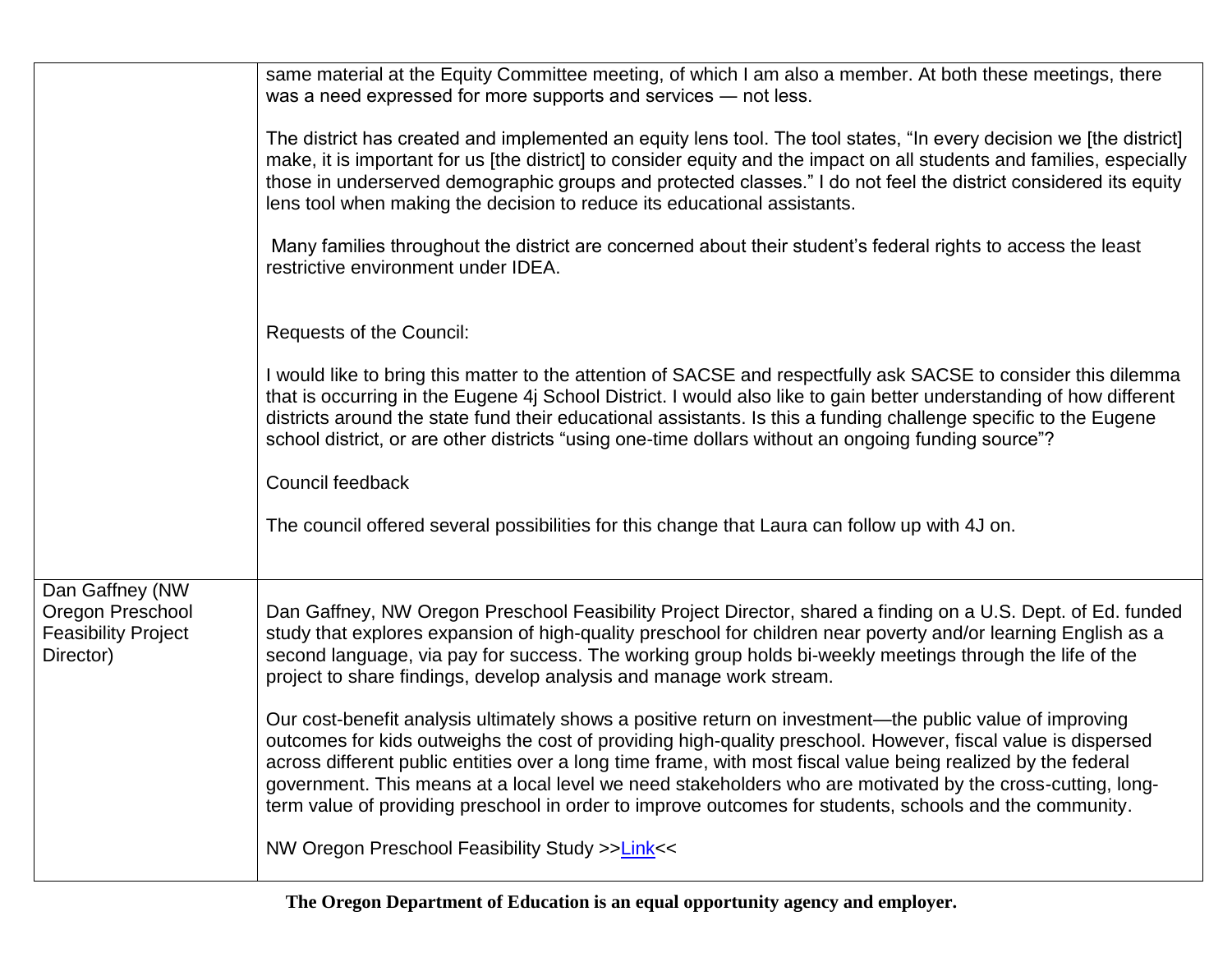| Pathways from<br>Developmental<br><b>Screening to Services</b><br><b>Project Update: Dorothy</b>                              | Dorothy Spence, Early Learning Education Specialist, Hub Director and Colleen Reuland, Director of Oregon<br>Pediatric Improvement Partnership presented on Pathways from Developmental Screening to Services.<br>Early Learning Hubs support underserved children and families in their region to learn and thrive by making<br>resources and supports more available, more accessible and more effective.                                                                                                                                                                                                                                                                                                                                                                                                                                                                                                                         |
|-------------------------------------------------------------------------------------------------------------------------------|-------------------------------------------------------------------------------------------------------------------------------------------------------------------------------------------------------------------------------------------------------------------------------------------------------------------------------------------------------------------------------------------------------------------------------------------------------------------------------------------------------------------------------------------------------------------------------------------------------------------------------------------------------------------------------------------------------------------------------------------------------------------------------------------------------------------------------------------------------------------------------------------------------------------------------------|
| Spence (Early Learning<br><b>Education Specialist,</b><br>Hub Director) & Colleen<br>Reuland (Director of<br>Oregon Pediatric | Hub functions are to identify the populations of children most at risk of arriving at kindergarten unprepared for<br>school, identify the needs of these children and their families, work across sectors to connect children and<br>families to services and supports that will meet their needs and account for outcomes collectively across the<br>system.                                                                                                                                                                                                                                                                                                                                                                                                                                                                                                                                                                       |
| Improvement<br>Partnership)                                                                                                   | Hubs are not direct providers of services. Currently there are sixteen Hubs across the Oregon. Northwest Early<br>Learning Hub Mission is to work collaboratively to support coordinated systems that are child-centered, family-<br>friendly, culturally and linguistically appropriate, and community-based to meet the needs of the populations and<br>communities of Clatsop, Columbia, and Tillamook Counties. We are educators, health care providers,<br>community advocates, program providers and businesses who believe we can do more for our communities<br>together than we can on our own.                                                                                                                                                                                                                                                                                                                            |
|                                                                                                                               | Increased focus on developmental screening across the state for children under three within primary care, home<br>visiting, and childcare. Goals of screening is to identify children at risk for developmental, social, and/or<br>behavioral delays, for those children identified, that can further evaluate and address delays.<br>Why we need to focus on follow-up developmental screening that is the best match for the child and family?<br>There are multiple factors including, referral rates to Early Intervention (EI) that have increased, but not<br>proportional to screening rates, number of children served by EI also did not increase in away aligned with early<br>identification through screening. There are increases in screening, most children identified at-risk are not<br>receiving follow-up aligned with recommendations, primary care provider are not referring children identified at-<br>risk. |
|                                                                                                                               | Pathways from Developmental Screening to Services Project, is led by Northwest Early Learning Hub in<br>collaboration with the Oregon Pediatric Improvement Partnership (OPIP) in Columbia, Clatsop and Tillamook<br>Counties. The 2 years project, August 2017- July 2019, is funded by Columbia Pacific Coordinated Care<br>Organization (CPCCO). The aim of the project is to improve the receipt of services for young children who are<br>identified at-risk for developmental and behavioral delays.<br>Northwest Early Learning Hub (NWELH) included OPIP has a key partner in this project to support the<br>stakeholder engagement, evaluation data collection, support the improvement pilots within primary care clinics.                                                                                                                                                                                                |
|                                                                                                                               | OPIP Contract Lead: Colleen Reuland: reulandc@ohsu.edu. Ph.503-494-0456. www.oregon-pip.org<br>NWELH Lead: Dorothy Spence: dspence@nwresd.k12.or.us. Ph. 503-614-1682 (office). 410-227-8090 (cell)                                                                                                                                                                                                                                                                                                                                                                                                                                                                                                                                                                                                                                                                                                                                 |